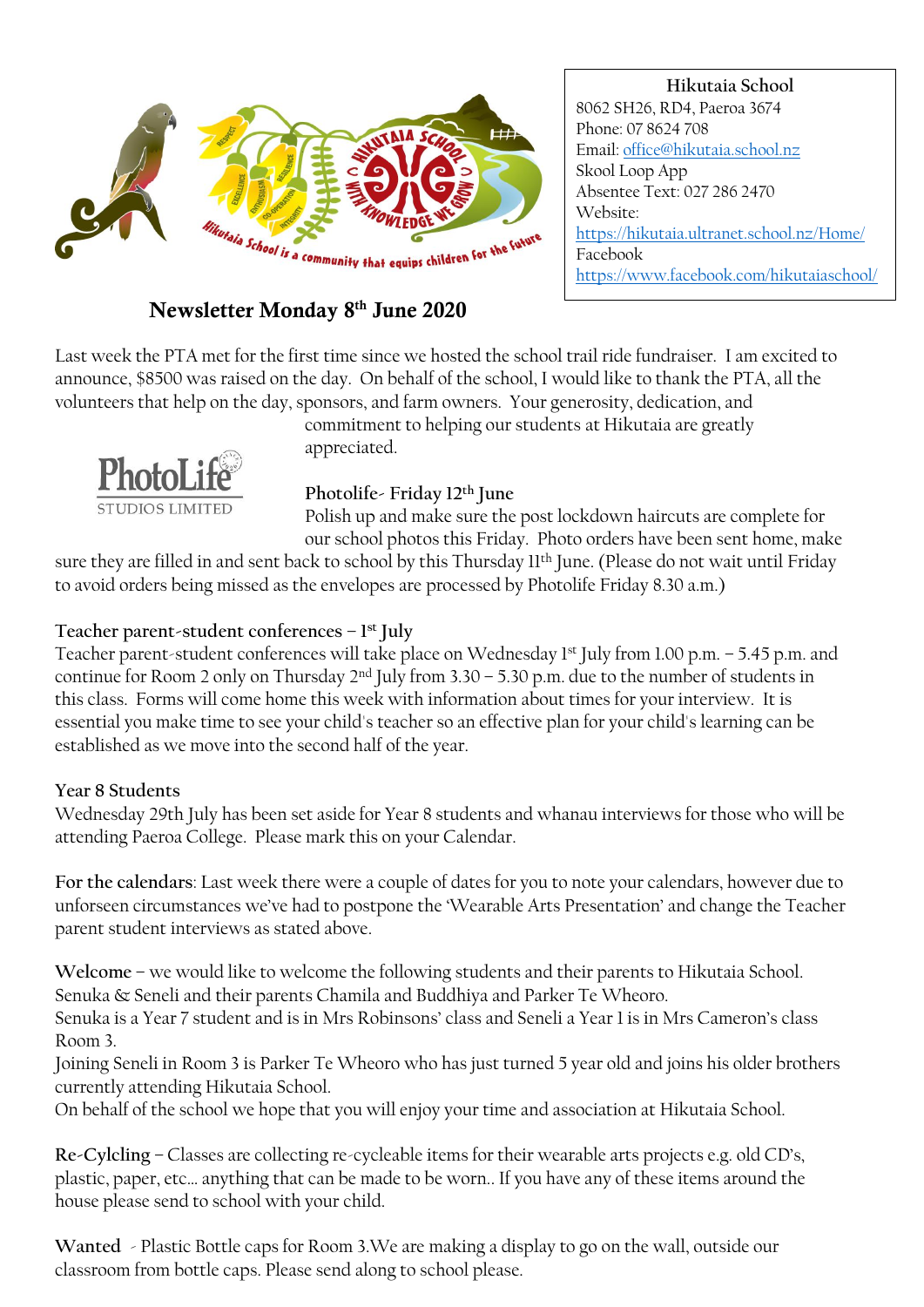## **Slinks Collection 2020**

It's that time again! Slinks collections will start Sunday 5<sup>th</sup> July this year.

Each year we are able to collect the 'slinks' for Wallace Corporation. This is a great fundraiser for the school bringing in around \$4000.00 each year.This involves a couple of parents driving around some farms with a trailer and picking up their 'slinks' (expired calves) and dropping them to a trailer on farms with a trailer on Ferry Road. Each run takes about 1-1 ½ hours.

The more volunteers we have means you should be rostered on every 2 weeks, so we need all the help we can get to spread the workload.

Please fill in the slip below and return to the school with what suits you. You can just call into the office and let Karen know or email me at [r.pcox@xtra.co.nz](mailto:r.pcox@xtra.co.nz)

If you don't have a trailer or are new to this we will match you up with someone who knows the ropes. If you would like to be paired with someone specific just let us know. Any queries please phone Bevan Robinson 027 208 8795 or Jake Perry 021 846 810 slinks Co-ordinators.

| able to help with the slink collection on:                             |        |
|------------------------------------------------------------------------|--------|
| Any day, Sunday, Wednesday or Friday<br>$\bullet$                      | Yes/No |
| Sunday only<br>$\bullet$                                               | Yes/No |
| • Wednesday only                                                       | Yes/No |
| Friday only<br>$\bullet$                                               | Yes/No |
| • I do not have a trailer/ute but can still help                       | Yes/No |
| • I would like to be paired up with someone who has done slinks before | Yes/No |



**PAEROA YOUTH RUGBY - SHORT 3 WEEK SEASON!! FOCUS – PARTICIPATION & ENJOYMENT OF RUGBY - ALL REGISTERED PLAYERS NO FEES!!** Training starts THURSDAY's ONLY JUNE 11th at Paeroa Rugby and Sports Club. Rippa Rugby – 5 p.m Under 8's – 4p.m Under  $9's - 4 p.m.$ 



Under 13's 4:30 p.m.

Season kicks off June 20<sup>th</sup>, 27<sup>th</sup> & finishes with a Rugby Festival July 4<sup>th</sup> For all enquires and new registrations please contact T.A McKain on 021 145 9628 or email [rugbypaeroayouth@gmail.com](mailto:rugbypaeroayouth@gmail.com)

Paeroa Youth supporting & developing junior rugby in our community.

## **Kia Ora Whanau,**

#### **This is an outline of the updated and latest developments from Paeroa Netball Centre.**

Due to the recent events and situations regarding Covid-19 the Centre has decided it will delay the start of the Primary netball season. The start date for the season will be the first week of Term 3 (Wednesday 22nd July) and run for 4 weeks (6 weeks depending on weather).

There were many aspects to consider and the decision was not straight forward or easy. However, at the forefront of the decision was that the centre would like to give students the opportunity to participate in some form of netball this year.



Therefore the season will include the following:

Under 11's 4:30 p.m.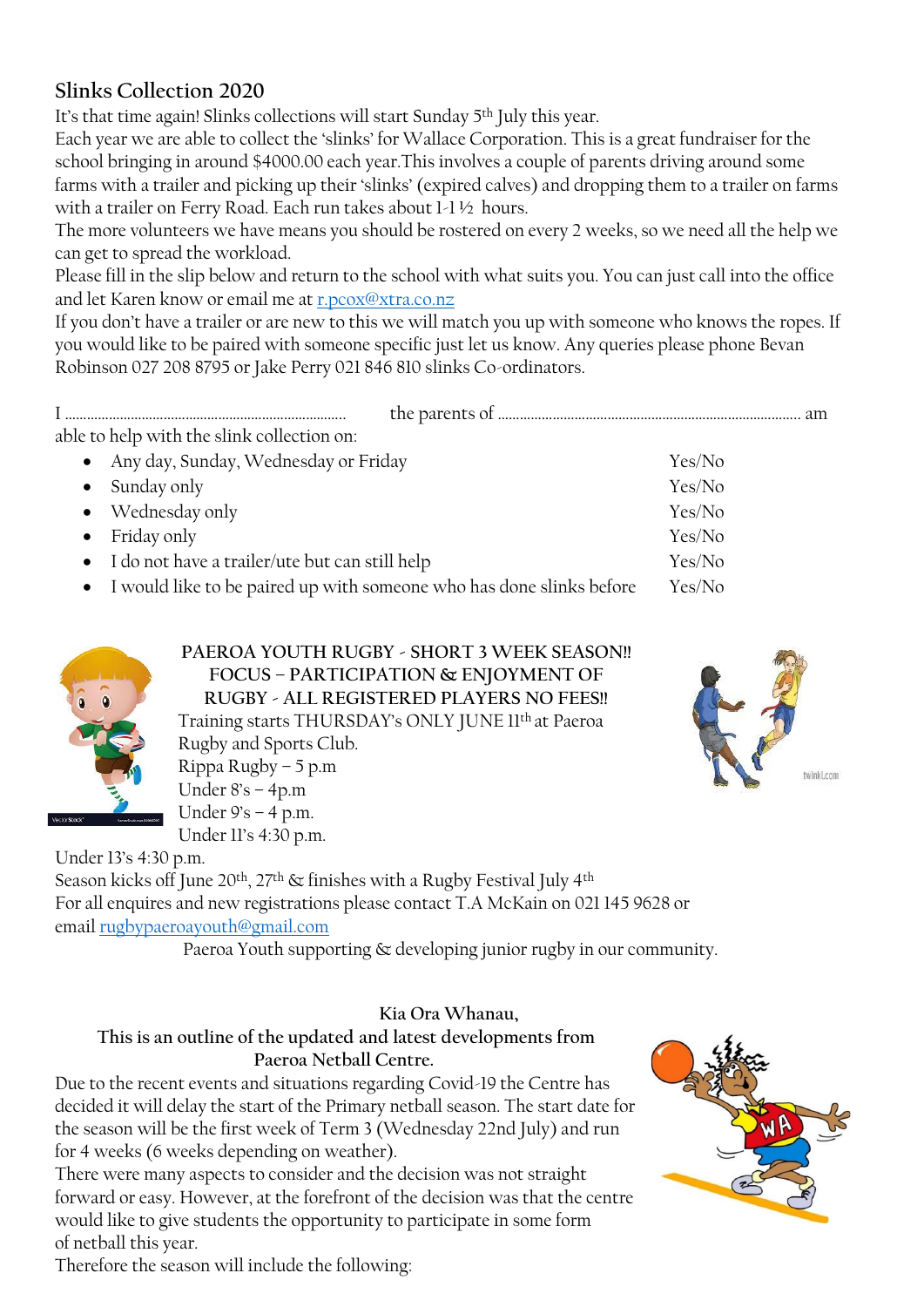

Will start on Wednesday 22nd July and run for 4 weeks.

• There are no fees or subs for any children for 2020 – those who have paid the school please let Karen know and send an account for reimbursement to be paid to.

 There will be no school teams as such - children turn up and give it a go. They will be grouped into their year levels where they will do 30 mins of skills/drills/warm-ups, then move into a fun game for approx 30 mins.

 There will be strict health and safety guidelines E.g. contact tracing will be required (fill in name and phone number on a form at the gate), sanitising, entry and exit points.

2020 will be all about developing skills, having fun and

giving it a go.

I will send out more information about times when this becomes available.

- What we do require is parents who are willing to help/assist with the age groups. We have people who will have volunteered to run the sessions, but we will need a few extra hands to make it run smoothly and be manageable (there will be too many children for one person to manage). Pretty please if you can assist in any way contact me via email/text.
- The centre has also asked for an indication of the children who plan on attending, so they can organise accordingly, so if your child has already registered for netball I will assume they are still keen unless I hear from you.
- Any questions/queries please contact me (Olivia)
- PS: The netball centre would also like feedback on whether any of you would like to see an adult competition commence (at level 1)?